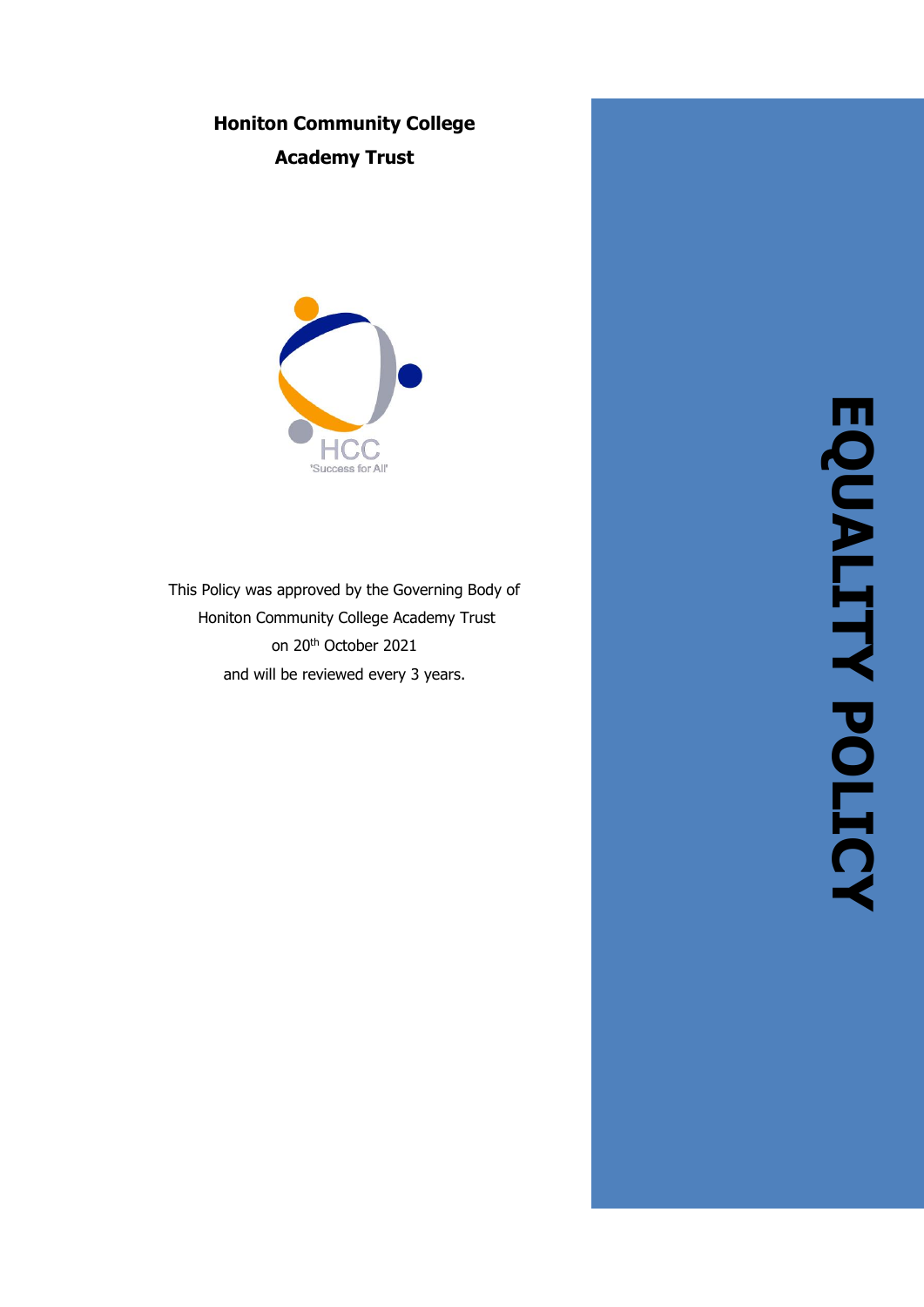## **Honiton Community College Single Equality Approach**

| <b>Section</b>                                         | Page           |
|--------------------------------------------------------|----------------|
| 1. HCC Equality Objectives 2020-21                     | 3              |
| 2. College profile and values                          | $\overline{4}$ |
| 3. The Race Duty and Community Cohesion                | $\overline{4}$ |
| 4. The Disability Equality Duties                      | 5              |
| 5. The Gender Equality Duties                          | 7              |
| 6. Religion and Belief                                 | $\overline{7}$ |
| 7. Sexual Orientation                                  | $\overline{7}$ |
| 8. Age                                                 | 8              |
| 9. Anti - bullying and Discriminatory Policy Framework | 8              |
| 10. Employment Practices                               | 9              |
| 11. Honiton CC Approach to Equality                    | 9              |
| 12. Consultation and Information                       | 10             |
| 13. Roles and Responsibilities                         | 10             |
| 14. Reporting and reviewing the Approach               | 10             |
| 15. Publication                                        | 10             |
| 16. Complaints                                         | 11             |

## **Contents**

# **Designated Officer for Child Protection (DOCP)** – Rob Robson

**Deputy Designated Officer for Child Protection (DDOCP)** – Clare O'Toole and Emily Meek

**Level 3 Safeguarding** – Emma Barrett, Hayley Blight, Selena Burroughs, Stevie-May Daw, Jessie Hay, Ethan Leach, Sian Peace, Kate Quick, Alison Salter, Pippa Salter, Glenn Smith, Tom Skelding, Nikki Thomas, Sasha Thomas, Ruth Robertson and Nikki Venn

## **Nominated Child Protection Governor –** Richard Cregan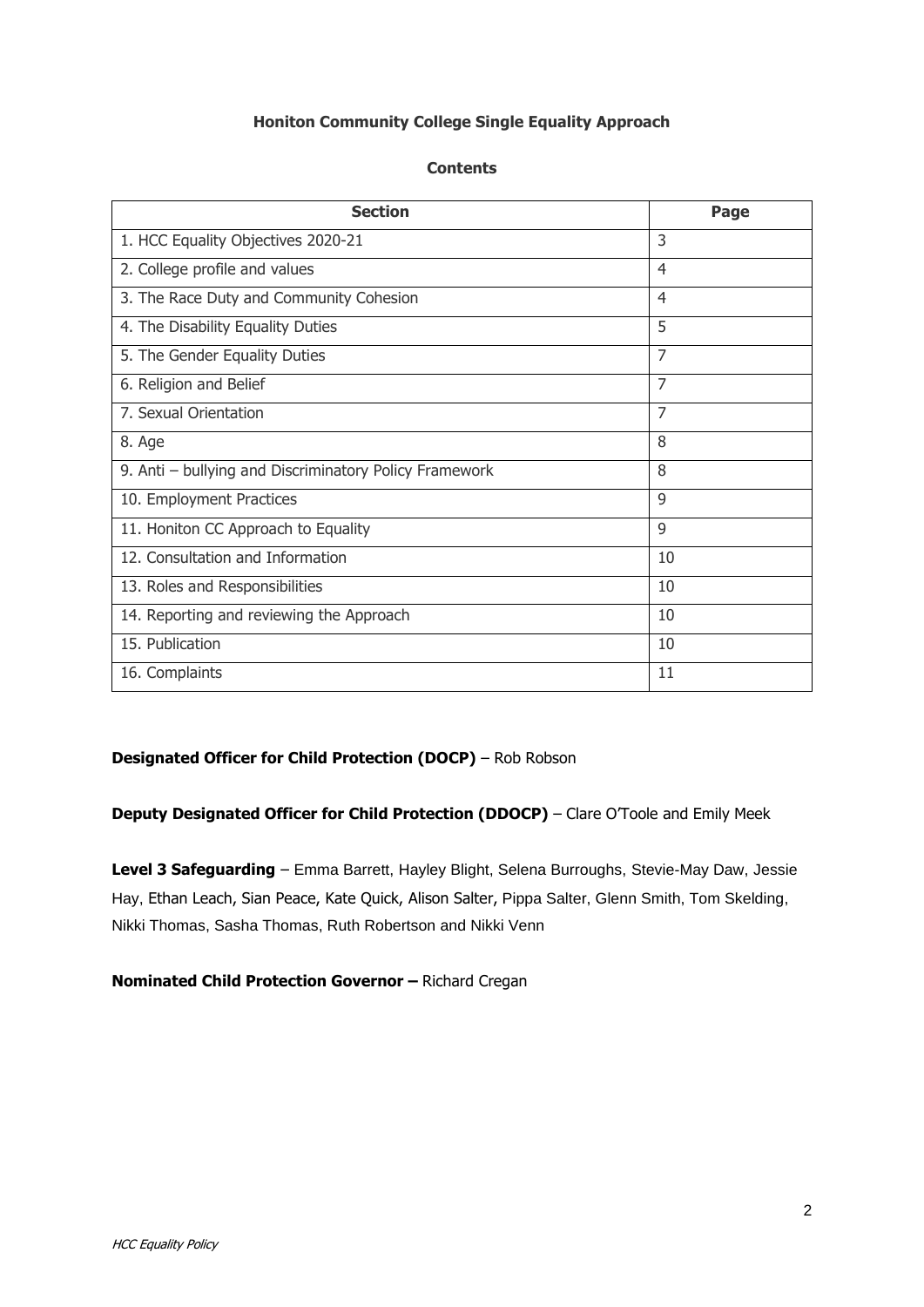## **EQUALITY POLICY**

## **Introduction**

The Equality Act 2010 was introduced to ensure protection from discrimination, harassment and victimisation on the grounds of specific characteristics (referred to as **protected characteristics**). For schools, this means that it is unlawful to discriminate against students or treat them less favourably because of their gender; race; disability; religion or belief; gender reassignment; sexual orientation; pregnancy or maternity. Marriage and civil partnerships and age are also 'protected characteristics', but do not apply to our provision for students. Under the Act, the College is expected to comply with the Public Sector Equality Duty. This requires us to:

- Eliminate unlawful discrimination, harassment and victimisation
- Advance equality of opportunity between different groups
- Foster good relations between different groups

As a public organisation, we are required to:

- Publish information to show compliance with the Equality Duty. This is done via our Equalities **Policy**
- Publish Equality Objectives which are "specific and measurable"

Our Equalities Policy is in line with national guidance and contains information about how the college complies with the Public Sector Equality Duty. We also give guidance to staff and outside visitors on our approach to promoting equality. Our Equality Objectives reflect the college's priorities and draw upon available data and other evidence. Careful analysis of this is undertaken in order to ensure that we are working to achieve improved outcomes for different groups.

## **Section 1 – HCC Equality Objectives 2021-22**

For 2021-22, the Governors propose have agreed that our Equality Objectives are:

We aim to provide an environment that welcomes, protects and respects diverse people and our objectives are:

- To close gaps in attainment and achievement between students and all groups of students, especially boys and girls, students eligible for free-school meals, students with special educational needs and disabilities, children in care, students from different heritage groups and our most able students. Target -0.45 by 2022 from current level of -0.45 in 2021.
- To eradicate the incidence of the use of homophobic, sexist and racist language by students in the college as shown in the college records monitored termly.
- To ensure that all students and staff are given the opportunity to make a positive contribution to the life of the college using regular school surveys.
- To monitor and promote the involvement of all groups of students in the extra-curricular life of the college, including leadership opportunities, especially students with special educational needs and those with higher level of C points (hard to reach). Such that numbers attending increases as a percentage of total over time, as measured by survey.
- To promote cultural events and equality via assemblies and Life Skills sessions to increase student awareness and understanding of issues in different communities.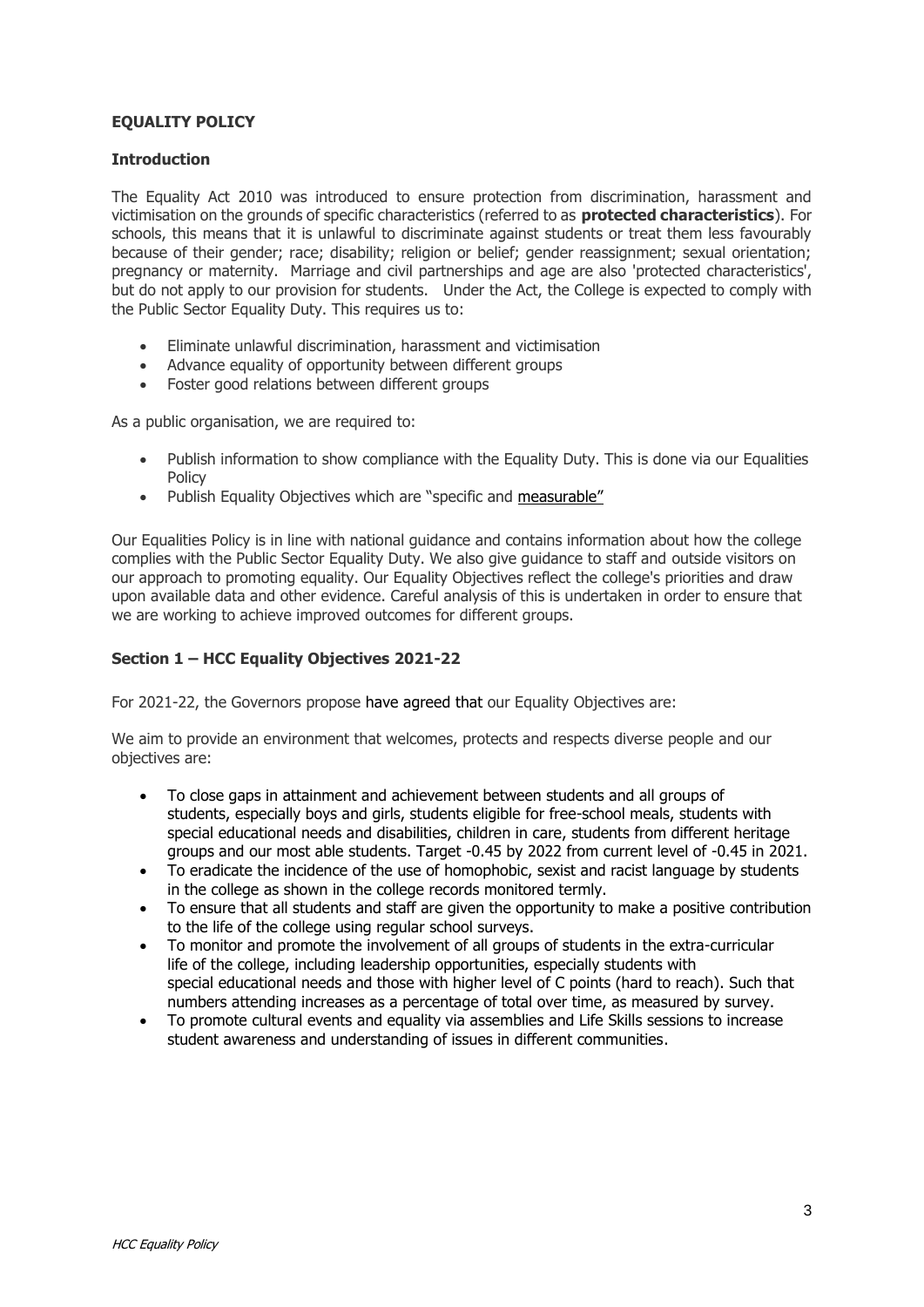## **Section 2 - College profile and values**

Honiton Community College is a co-educational comprehensive school with around 800 students aged 11 to 18 years. Generally there is an equal balance between boys and girls. Attendance is good with infrequent truanting. The school has very low levels of exclusion and very high levels of exam inclusion. Currently the student body has few from minority ethnic groups and very few students whose first language is not English, due to local demography. Whilst there are few students that have statements or Educational Health Care plans, only 10% receive Additional/SEN Support. Honiton Community College is a secular school with a multi-faith awareness programme and a strong emphasis is placed on the school values of promoting our right to: be safe, to respect and fair treatment and to learn. Our caring culture is further developed through the many charitable works and other aspects of Community Cohesion.

Honiton Community College is committed to:

- Tackling discrimination of all kinds: including race, disability, gender, gender identity, sexual orientation, religious belief and age discrimination.
- Positively promoting race, disability and gender equality.
- Creating good relationships with all groups it serves: by race, culture, gender, disability, sexual orientation, religious belief and age.
- Promoting equality of opportunity for all.
- Roles and responsibilities, commitment and accountability.

## **Section 3 - The Race Duty and Community Cohesion**

#### **Race**

Honiton Community College recognises that Black, Asian and Minority Ethnic people experience discrimination on the basis of colour, race, nationality, religion and ethnic origin. This discrimination manifests itself in all areas of their lives such as housing, employment, education and access to services. Racial harassment and violence is one of the most serious consequences of racism, damaging people emotionally and physically and limiting life choices and opportunities.

Honiton Community College will take all necessary measures to prevent and tackle racial harassment and assist Black and Minority Ethnic people to live in freedom from harassment and to feel safe as they enjoy and achieve throughout their education.

Honiton Community College is committed to working for the equality of all ethnic groups and the Governing Body understands its accountability.

Under the duty in the Race Relations (Amendment) Act 2000 to promote racial equality we will:

1. Tackle unlawful discrimination by:

• Keeping accurate records of all ethnic and faith groups, their backgrounds and needs and how we respond to them.

• Dealing with complaints of discrimination and harassment speedily according to appropriate guidance and notify complainants of the outcomes and action taken.

• Encouraging dialogue between different racial groups on the appropriateness of our service offer.

• Preventing racial discrimination and promoting equality of opportunity and good relations between members of different racial, cultural and religious groups.

2. Support cohesion by:

• Promoting activities that celebrate our common experience as well as those that recognise diversity generally and foster understanding and respect for the culture and faith of all our students and their families.

• Encouraging students (and their families) of all ethnic groups to participate fully in all aspects of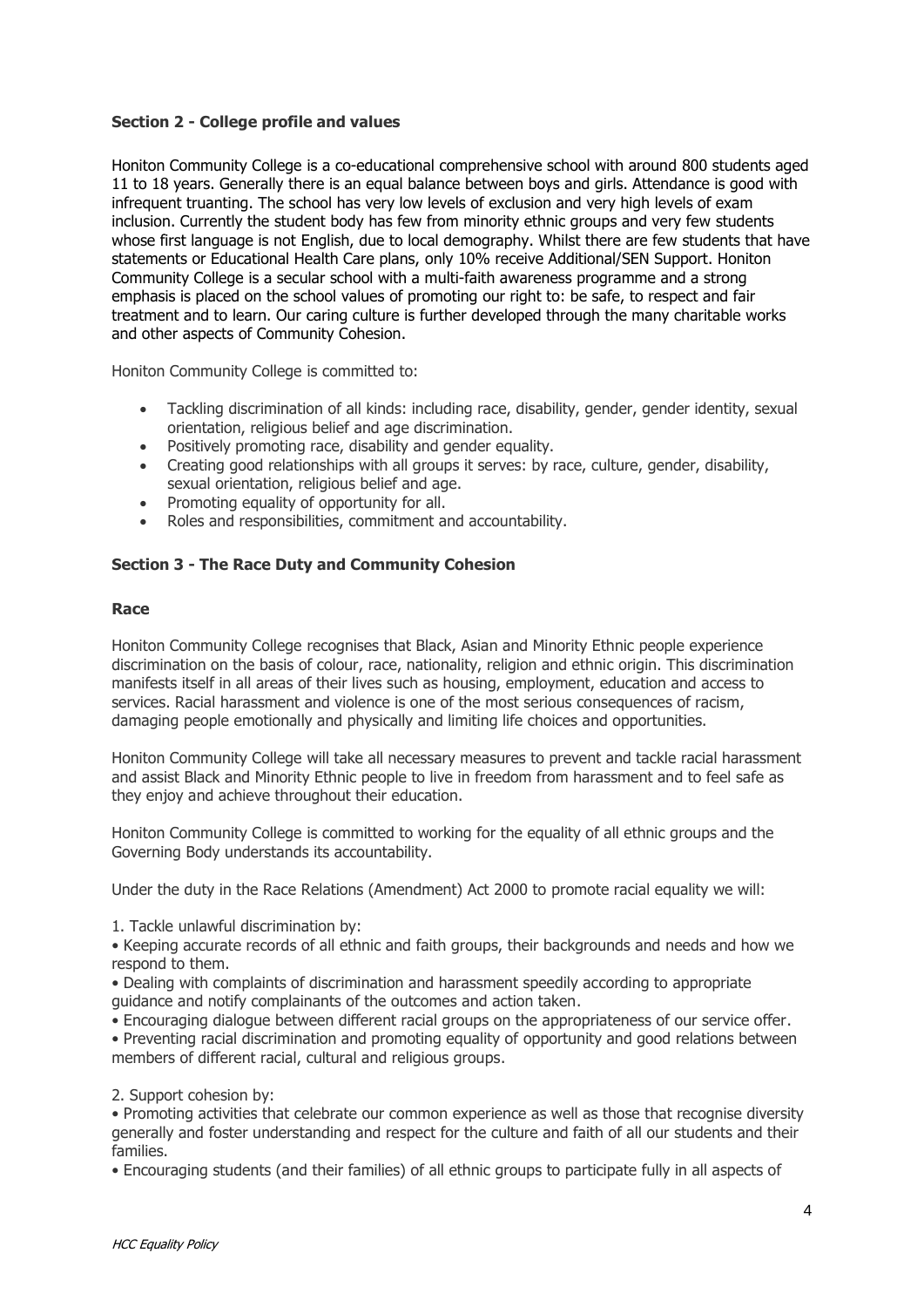school life.

- Countering myths and misinformation that may undermine good community relations.
- 3. Work in partnership with Black, Asian and Minority Ethnic individuals and groups to:

• Promote the active participation of minority communities in shaping the future of our college.

• Ensure Honiton Community College staff learners and their families as well as our partners and the wider community fully understand the principles of good race relations.

• Expand access across all communities and in all areas of school activity.

## **Community Cohesion**

We understand our duty to Promote Community Cohesion as part of the response to the duties contained in the Race Relations (Amendment) Act 2000. Our college already considers this to be a fundamental part of our role.

We understand that Community Cohesion is the process that should happen in all communities to ensure that different groups and individual people get on well together. It should also allow for new residents and existing residents to adapt to one another.

A cohesive community is identified as one which:

- Promotes inclusion for students, staff, parents/carers and members of the wider community.
- Has a common vision and engenders a sense of belonging for people of all communities.
- Appreciates and positively values the diversity of different backgrounds and circumstances within the college.
- Offers those from different backgrounds similar life opportunities.

• Builds strong and positive relationships, with the development of mutual respect and trust between people from different backgrounds in the workplace, in college and within neighbourhoods.

At Honiton Community College we want:

• To provide a learning environment that is fair, where students can thrive and where there are opportunities and high expectations for every student to succeed.

- To promote the highest possible standards of achievement in every sphere of college life.
- To provide a whole college approach to equal opportunities for all students.
- To foster a positive atmosphere of mutual respect and trust amongst all students and staff.
- To respect values and differences between people so that individuals understand and accept their responsibility for mutual well-being within the college community and the wider community.

• To ensure that no member of the college community is prevented from achieving their full potential by the prejudices of others.

• To recognise and value all forms of contribution to, and achievement within, the college.

We will evidence our effectiveness for OFSTED by demonstrating:

- A widely shared sense of the contribution of different communities to a shared vision.
- A strong sense of individual rights and responsibilities within the college community.
- That all children and parents feel they are being treated fairly and have the same opportunities.
- That students trust Honiton Community College to act fairly.
- We have strong and positive relationships.

## **Section 4 - The Disability Equality Duties**

Honiton Community College's commitment to disabled learners, their families and staff's equality has four objectives:

We will promote equality for disabled people by: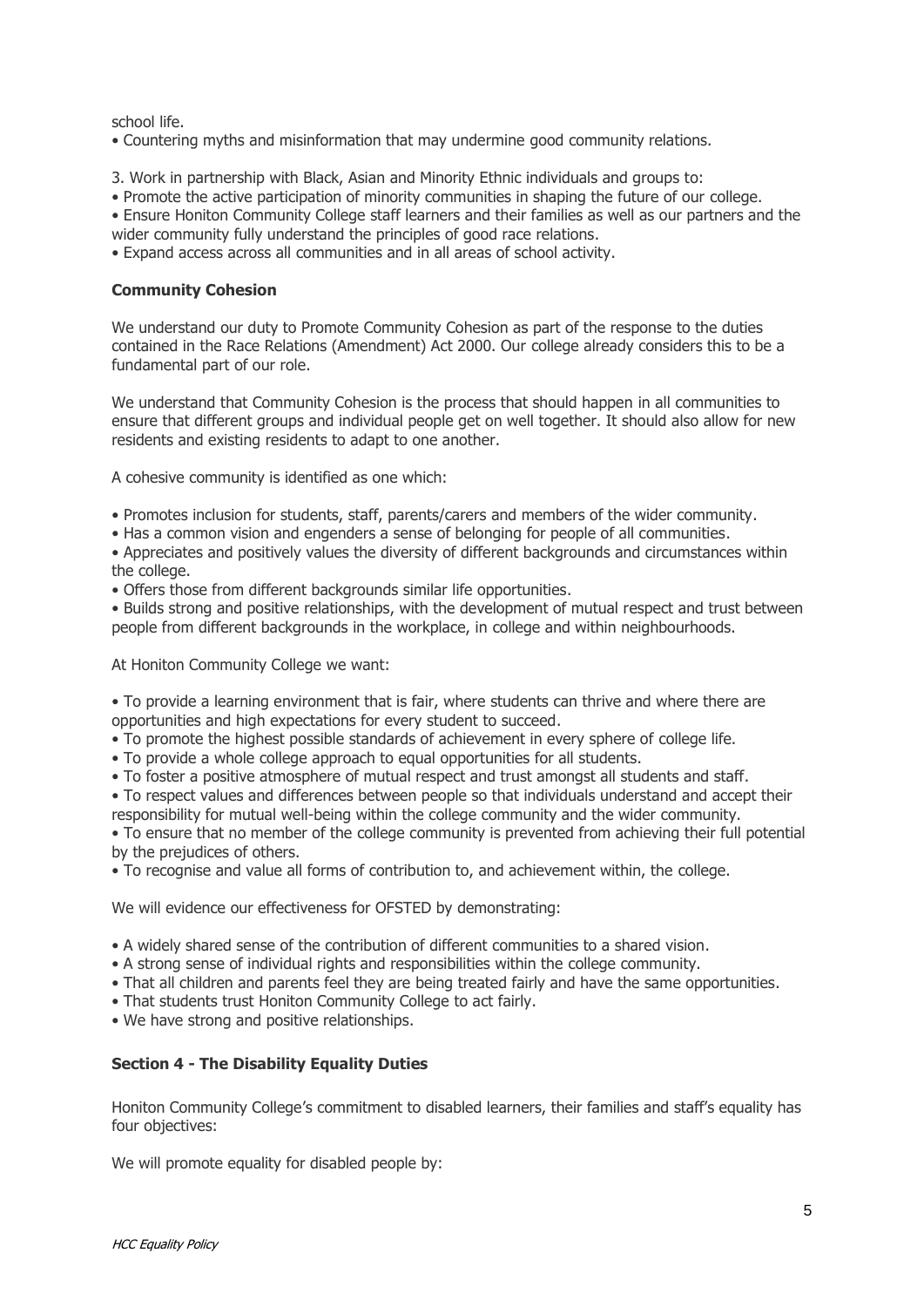• Removing barriers to accessibility, particularly in relation to education, employment and access to services, information and buildings.

• Encouraging good practice by our partners through our advisory capacity.

We will tackle discrimination against disabled people by:

• Promoting positive images of disabled people.

• Challenging patronising or discriminating attitudes.

• Making the environment as safe as possible for and challenging antisocial or bullying behaviour against, or harassment of, disabled learners, staff and families.

We will support disabled learners to achieve their full potential by:

• Providing where possible, support, assistance and care to disabled learners to enable them to lead independent lives within college.

• Supporting the formation of groups, networks and services for disabled learners and disabled employees of Honiton Community College and people who are disabled in the community.

• Supporting disabled learners, staff and carers according to their individual need.

We will work in partnership with disabled learners and their carers and staff by:

• With best endeavours and through reasonable adjustment endeavours will enable disabled learners, their families and disabled staff active participation.

• With best endeavours will involve disabled learners, their families and disabled staff in the changes and improvements we make

• Consulting with disabled learners, their families and disabled staff on issues affecting them rather than with people acting on their behalf.

We welcome the requirements of the Disability Equality Duty and this section sets out our commitment to meeting the Duty. Our Approach shows how we promote disability equality across all areas of Honiton Community College, to disabled students, staff, parents, carers and other college users.

When carrying out our functions, we will have due regard to the need to:

- Promote equality of opportunity between disabled people and other people.
- Eliminate discrimination that is unlawful under the Disability Discrimination Act.
- Eliminate disability related harassment.
- Promote positive attitudes towards disabled people.
- Encourage participation of disabled people in public life.
- Take steps to meet disabled people's needs, even if this requires more favourable treatment.
- Monitor staff and learners by disability.
- Have a Disability Equality Approach.

We plan to increase access to education for disabled students by:

• making reasonable adjustment increase the extent to which disabled learners can participate in Honiton Community College curriculum.

• Making best endeavours and through reasonable adjustment we will attempt to increase the inclusion of positive images of disabled people across the curriculum.

• Improving the environment (thorough reasonable adjustment) of Honiton Community College to increase the extent to which disabled learners can take advantage of education and associated services.

• Improving the delivery of information to disabled learners, to the standard of which is provided in writing for learners who are not disabled.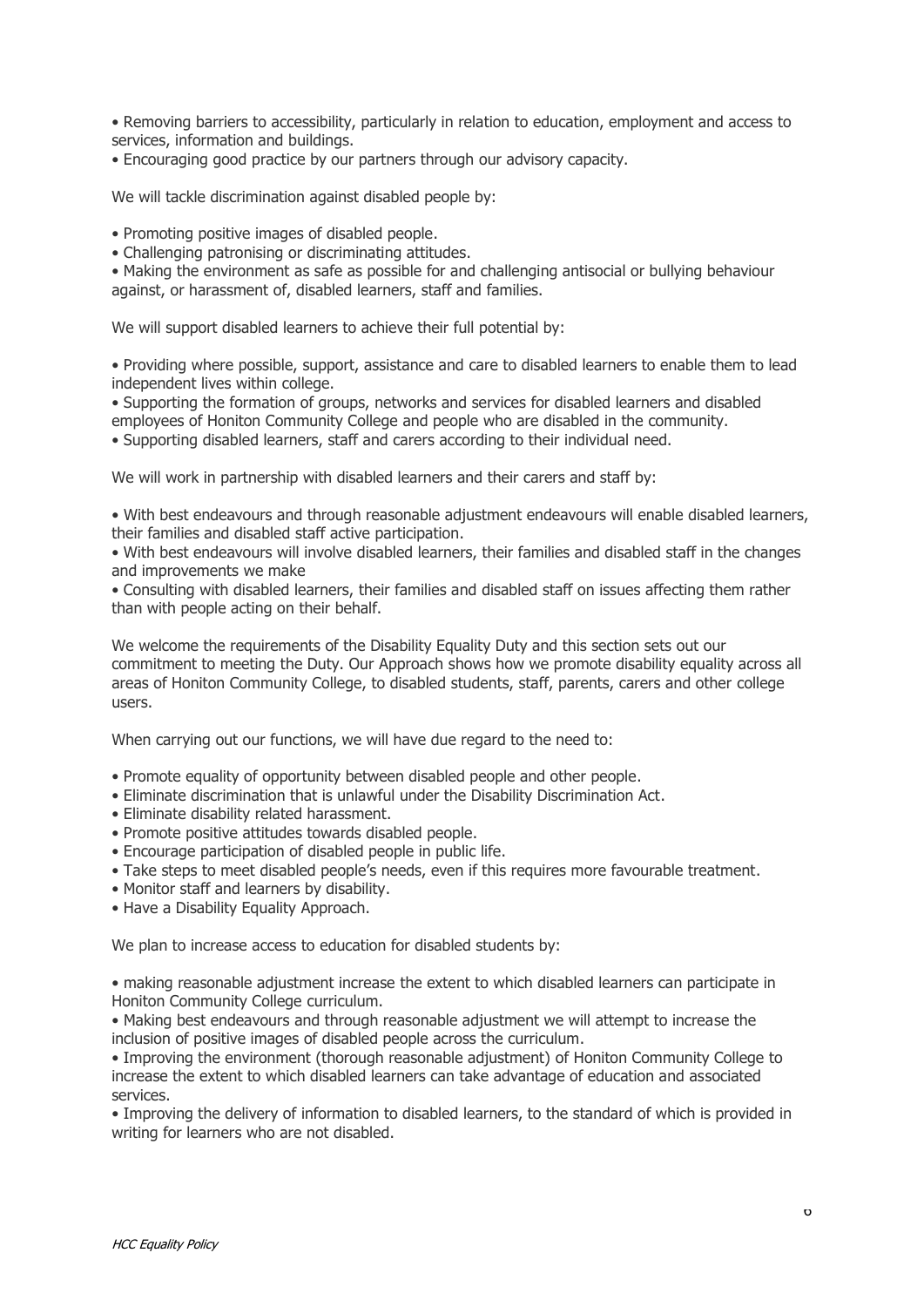# **Section 5 - Gender Equality Duties**

Honiton Community College:

• Is committed to combating sex discrimination and sexism and promoting the equality of women and men.

• Recognises that society has stereotypes for both women and men, and both women and men can lose opportunities because of these stereotypes.

• Is aware that staff with caring and domestic responsibilities may need to work part-time or flexible working hours.

• Will work in partnership with other agencies to eliminate sexual harassment, domestic violence and other hate crimes.

• Is committed to ensuring the rights, under the Gender Recognition Act 2005, of transgender people (who have Gender Recognition Certificates).

We welcome the requirements of the Gender Equality Duty and this section sets out our commitment to meeting the duty. We will give due regard to the need to:

• Eliminate unlawful discrimination and harassment on the grounds of sex, including domestic violence, sexual violence, bullying and exploitation.

• Promote equality of opportunity between women and men in all of our functions.

At Honiton Community College:

• We monitor student progress in relation to their gender and set targets accordingly.

• We address gender stereotyping in subject choices, careers advice and work related learning. This is also addressed through aspects of the curriculum.

• Gender based disciplinary issues will be investigated and treated seriously. We monitor bullying by gender and report incidents to the Local Authority.

• Gender issues such as sexual bullying, sexual exploitation, and domestic violence are addressed as part of the PSHE (Personal, Social, Health and Economic Education) programme.

• Staffing levels, specialism and levels of responsibility are monitored with a view to ensuring there is good representation of each gender.

## **Section 6 - Religion and Belief**

Honiton Community College recognises that people can face discrimination because of attitudes in society towards the faith communities to which they belong. Faith-based hate crime has been a new phenomenon in recent years, developing a character that is distinct from race hate crime. We also recognise that a person's religious (or similar) beliefs may mean that they have different needs, demands and expectations, which require flexibility.

We are committed to eliminating discrimination and exclusion on the basis of religion or belief. We also recognise the need to consider the actions outlined by the Equality Act 2006 (Religion & Belief) which requires us to assess the impacts of our policies, functions and procedures have on promoting equality for people based on their religion, belief and non-belief. Equality with regard to religion or belief is promoted at all levels in Honiton Community College and particularly within the Philosophy/Ethics/Religious Education and PSHE (Personal, Social, Health and Economic Education) curriculum.

## **Section 7 - Sexual Orientation**

Honiton Community College is committed to combating discrimination faced by lesbians, gay men, bisexual and transgender (LGBTQ+) people. We aim to ensure equality of opportunity for LGBTQ+ people across services and employment.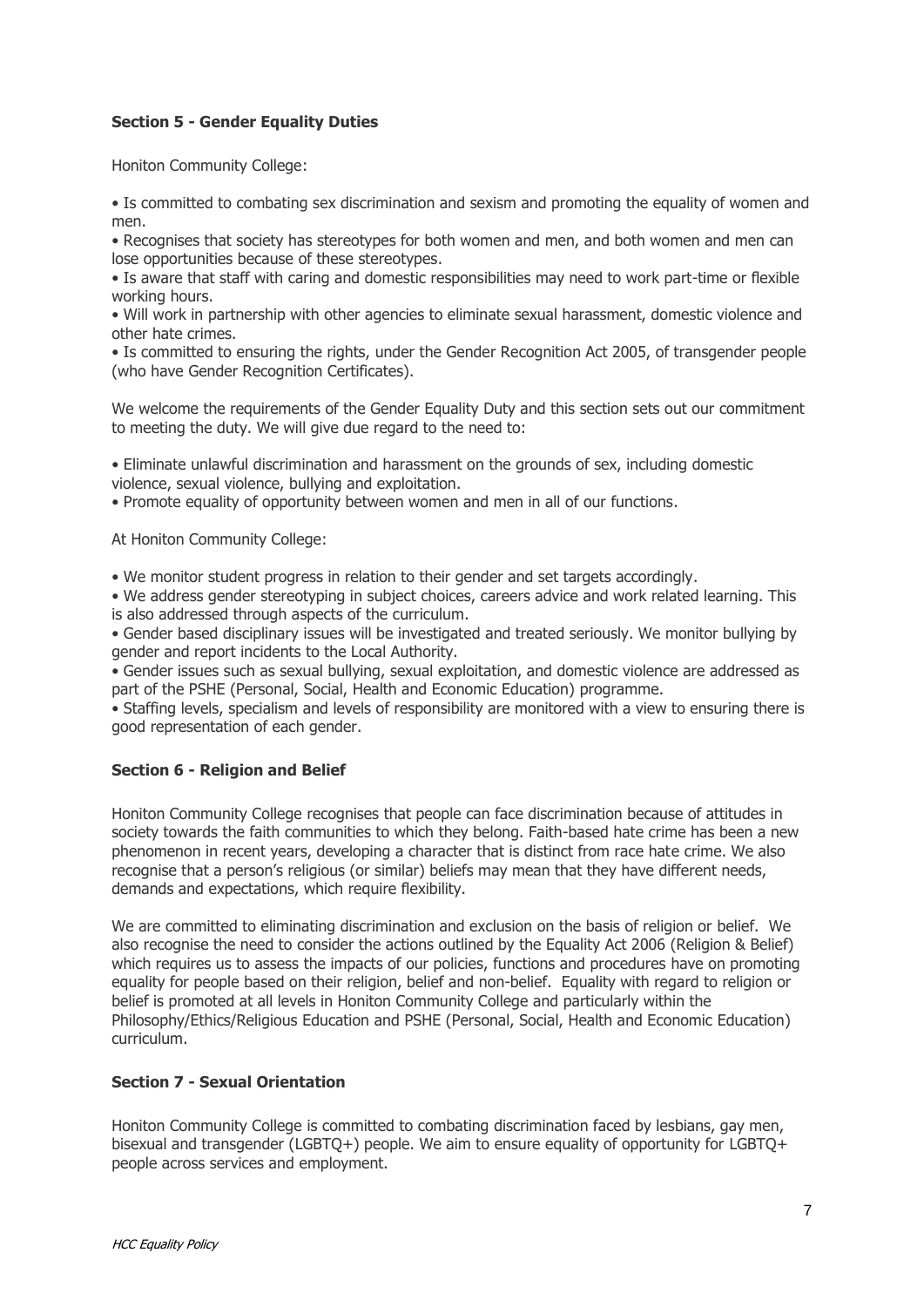We will respect the rights of individuals to be open about their sexual orientation, tackle homophobia, challenge stereotyping and improve knowledge about LGBTQ+ communities, both internally and to the community as a whole.

Our college recognises the need to protect learners from unlawful discrimination and harassment on grounds of sexual orientation as required by the Equality Act (Sexual Orientation) Regulations 2007. We are committed to taking a pro-active approach to preventing all forms of homophobia within Honiton Community College and will assess the impact of our policies, functions and procedures on promoting sexual orientation equality as part of the Equality Impact Assessment process.

We will deal with complaints of discrimination and harassment speedily and according to Local Authority Guidance and notify complainants of the outcome and actions taken.

At Honiton Community College:

• Homophobic bullying, language and stereotypes will be challenged

• The PSHE curriculum will address these issues as part of the college's Sex and Relationships Education (SRE) programmes of study

• The resources used to raise staff and student awareness of their rights and responsibilities and the rights of others include:

- 1. Pertinent/current videos
- 2. LGBTQ+ website materials
- 3. PSHE Association Website
- 4. Annual Assemblies on British Values (tolerance and mutual respect element)

#### **Section 8 – Age**

Honiton Community College is committed to promoting equality of opportunity for younger and older people. We recognise that society has negative attitudes, stereotypes and myths about youth, ageing, younger and older people. These attitudes and beliefs can lead to both younger and older people being socially and economically disadvantaged, excluded and marginalised. We believe that all people have the right to equality of opportunity and that they make a significant and valuable contribution to the community at large.

Age equality means securing the equal participation in society of people of every age, securing a balance between equal citizenship, equality of opportunity, equality of outcome and respect for difference.

#### **Section 9 - Anti-bullying and Discriminatory Policy Framework**

All forms of bullying and discrimination are unacceptable and will not be tolerated. We have set out the measures that we will take to address bullying and discriminatory incidents in our Anti-Bullying Policy. We submit data regarding bullying and discriminatory incidents to the Children, Schools and Families Service through the Anti-Bullying and Harassment Consortium and Local Authority Guidance.

Our objectives are to prevent harassment or bullying of any kind and create an ethos where acceptance, tolerance and respect for others are the hallmarks of all we do. We will draw particular attention to this through:

- Our wider college policies.
- Our assembly programme.
- The curriculum (e.g. PSHE and the Tutor Programme).
- Student guidance.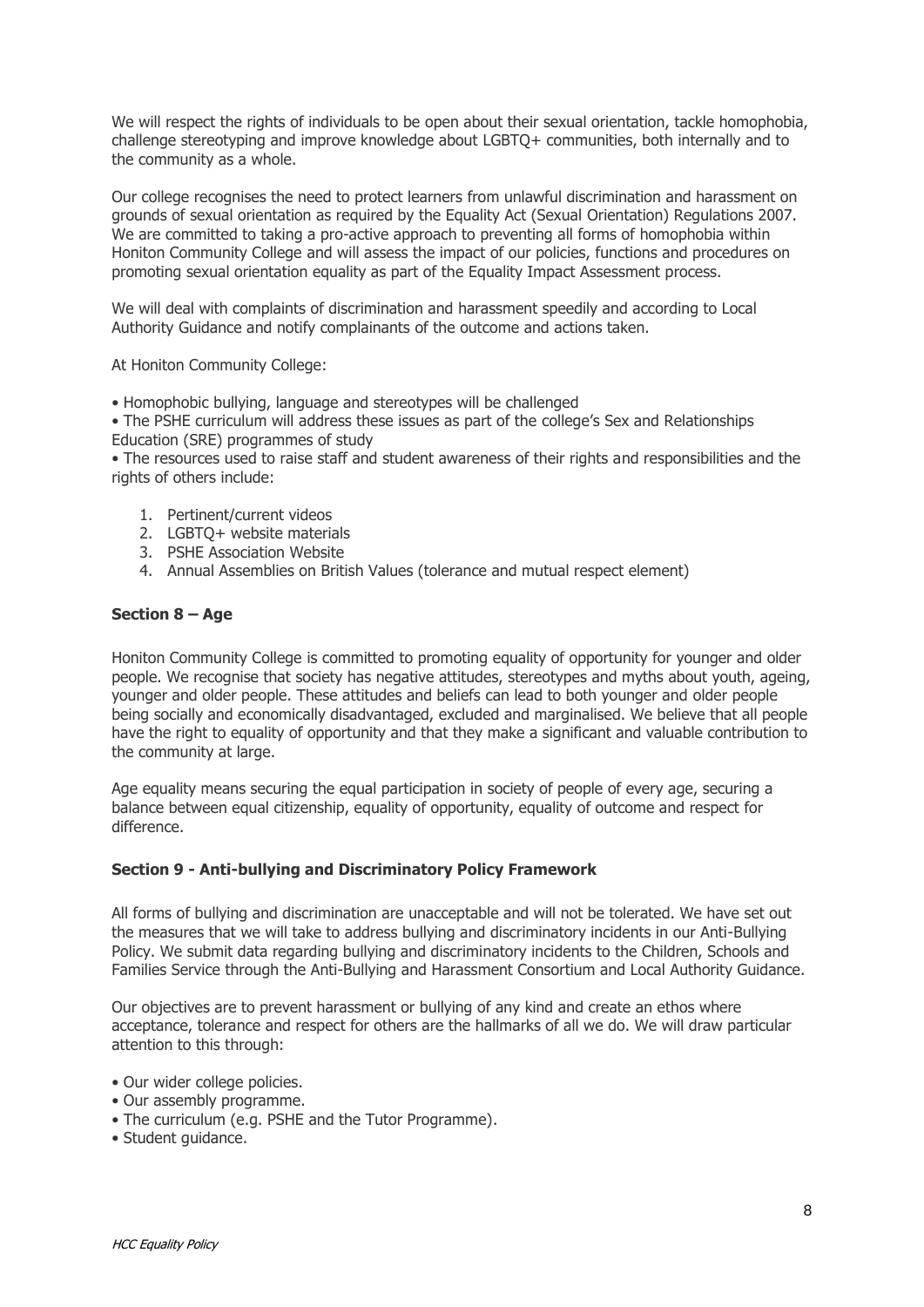Students are encouraged to speak to an adult if there is an issue with bullying. This could be their Form Tutor, Pastoral Support Partners, Key Stage Leaders or a member of the Executive Leadership Team (ELT). With regard to issues of safeguarding, students are encouraged to report this to the Senior Designated Officer (SDO) or Deputy Designated Officer (DDO).

Students can also report issues to a prefect.

## **Section 10 - Employment Practices**

Honiton Community College observes the principles of equal opportunities in how we employ, develop and treat our staff.

We will ensure that:

• We observe and implement the principles of equal opportunities in employment by adhering to Local Authority guidelines.

• We are fully compliant with the requirements of Safer Recruitment legislation and that staff who manage the employment and recruitment processes have undertaken the required training.

• All teaching staff are subject to performance management and support staff have an annual review.

## **Section 11 - Honiton CC Approach to Equality**

The Honiton Community College Single Equality approach will mainstream equality issues by:

- Integrating equality issues into all our key policies, service planning arrangements and appraisal framework.
- Ensuring that Honiton Community College's short, medium and long term planning contributes towards this approach.
- Ensuring that arrangements are in place to monitor and report on our progress against our action plans as well as our progress on integrating equality issues.
- Ensuring that we engage effectively with stakeholders and local communities in delivering and monitoring the Approach.

The Honiton CC Approach to Equality is to move from a focus on an individual response to an approach that builds on race, disability and gender considerations from the start and at every level of Honiton Community College, at strategic, policy, management and classroom level. We need to be able to demonstrate what we have done and what we plan to do to improve opportunities and outcomes for students, staff, parents and other members of Honiton Community College community. This Approach will be monitored and delivered through the Governors' role plus college improvement and self-evaluation processes. We will ensure that every student irrespective of race, disability, gender, religion and belief or sexual orientation is able to achieve high standards and that strategies are in place to tackle under–achievement. We will ensure that every pupil has access to the necessary support to enable them to achieve their highest potential. We will ensure that Honiton Community College's procedures for disciplining pupils and managing behaviour are fair, effective and equitable.

Our intention is to ensure that the adults working or volunteering in Honiton Community College include as far as possible a balanced gender mix, appropriate representation of diverse ethnic groups and disabled people. We believe that this will provide good role models for students from all backgrounds.

We will involve students, staff, parents, carers, governors and all other stakeholders in the development of our Single Equality Approach. All stakeholders need to be involved from the very start and their involvement will inform the preparation, development, publication, review and reporting of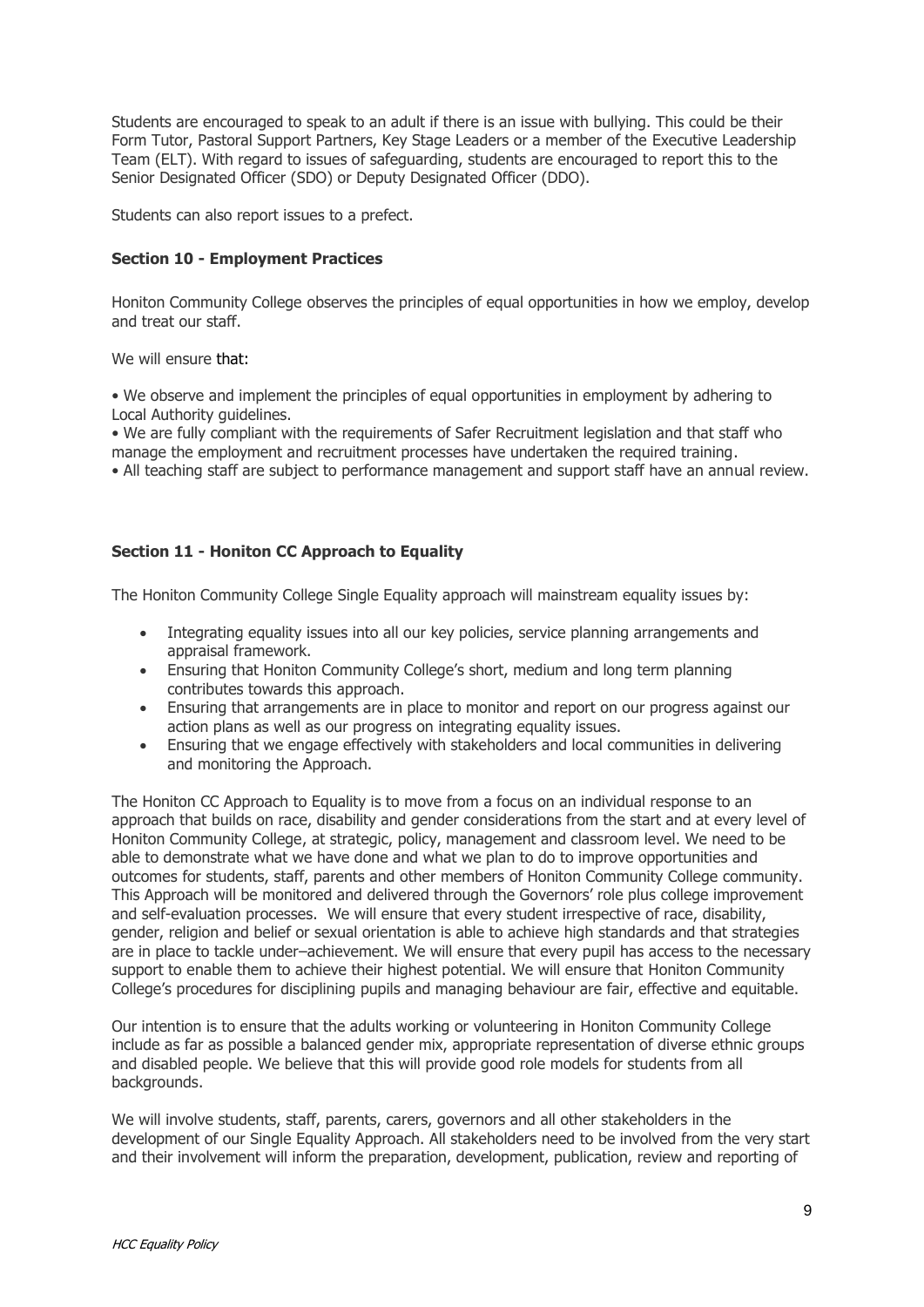the Approach. The aim is to ensure that we meet the needs of people from different ethnic backgrounds, boys and girls, and children and adults with disabilities.

Our aims are:

• For every student to feel valued for who they are, so they can grow and flourish into confident, successful adults

• For every student to have no barriers to opportunity, achievement, success or enjoyment

• For all members of our college community to feel valued and their diversity recognised and celebrated

• That the wider community benefits from the work of the college, building on the values of community cohesion

## **Section 12 - Consultation and Information**

We will involve stakeholders in the preparation of this Approach in the following ways:

• Students – The Approach will be discussed in PSHE lessons and student comments will be fed back to the Executive Leadership Team (ELT).

• Parents – The Approach will be put onto the website and parents will be notified of this. The Approach will be discussed at a Parents' Forum.

• Staff – The Approach will be shared with all staff. Comments about it will be welcomed, either individually or through union representatives.

• External Partners – The school will discuss the Approach, plus associated school policies, with the school's Educational Welfare Officer and CSW (Careers South West) Advisor.

## **Section 13 - Roles and responsibilities**

The Governing Body members accept their responsibility to promote equality and eliminate discrimination and harassment, as outlined in the Approach. They will ensure the college meets the requirements of the Race, Disability and Gender Equality Duties, and meets the requirements of the Equality Act 2006 Religion and belief and Equality Act (Sexual Orientation) Regulations 2007.

They will do this through:

- Close involvement in the formulation of policy.
- Attendance at relevant Local Authority briefings.
- Involvement in setting college priorities and systems for monitoring.
- Ensuring the impact of the Approach is reported at Governor meetings.

## **Section 14 - Reporting and reviewing the Approach**

In line with the requirements of the Approach we will produce an annual report on progress and review and revise Honiton Community College's Equality Policy and Approach every three years. This will be presented to the Governing Body (Teaching and Learning Committee) in the summer term.

## **Section 15 - Publication**

Honiton Community College's Equality Objectives, Policy and Approach will be published on the college's website.